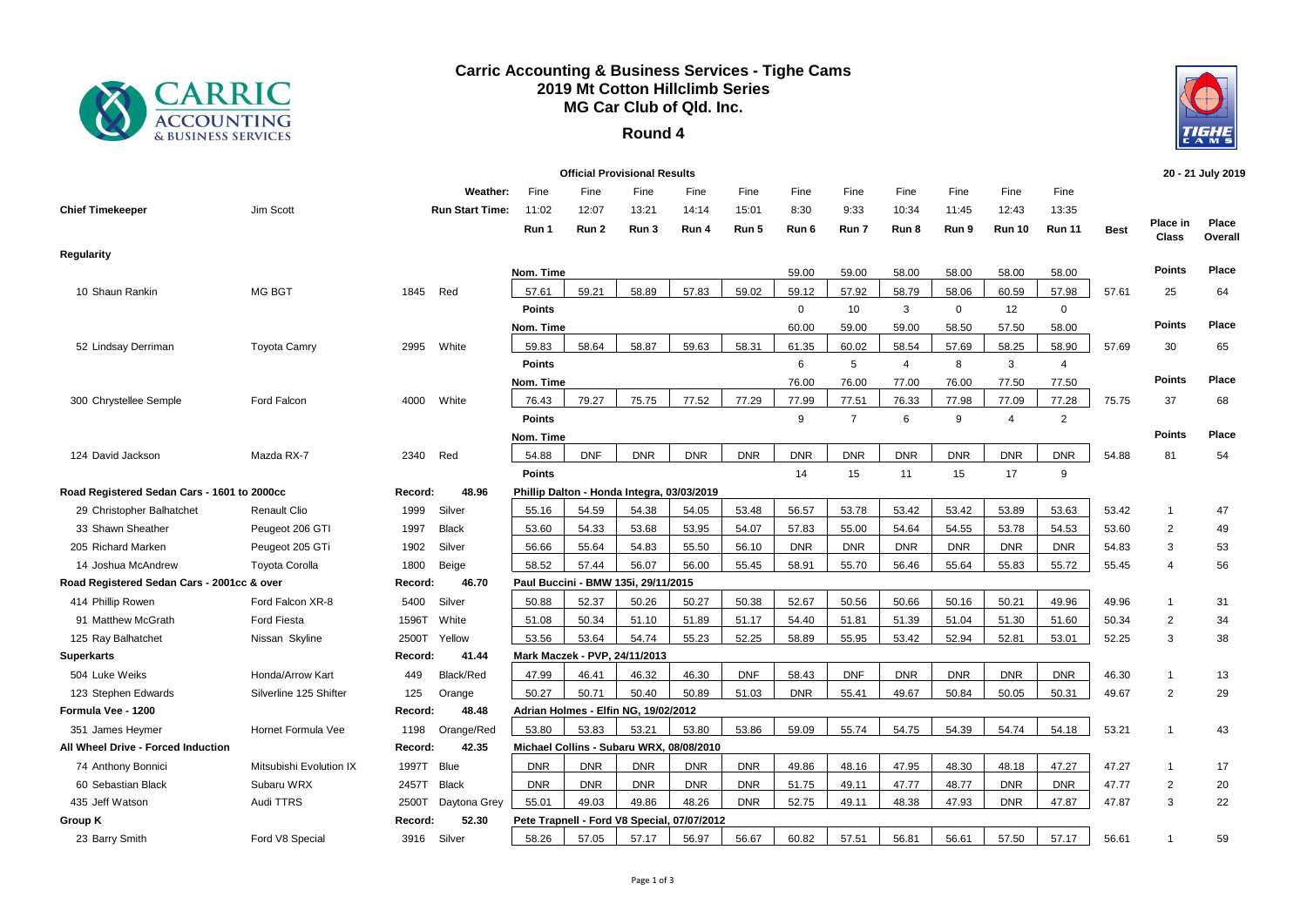|                                                |                        |         |                     | Run 1                                   | Run 2                                   | Run 3      | Run 4                                          | Run 5      | Run 6      | Run 7      | Run 8      | Run 9      | <b>Run 10</b> | <b>Run 11</b> | <b>Best</b> | Place in<br>Class       | Place<br>Overall |
|------------------------------------------------|------------------------|---------|---------------------|-----------------------------------------|-----------------------------------------|------------|------------------------------------------------|------------|------------|------------|------------|------------|---------------|---------------|-------------|-------------------------|------------------|
| Group Q - Sports                               |                        | Record: | 47.25               |                                         |                                         |            | Geoff Cohen - Bulant clubman Mk 7L, 24/03/2019 |            |            |            |            |            |               |               |             |                         |                  |
| 15 Geoffrey Cohen                              | Bulant Clubman Mk 7L   | 1300    | Yellow              | 48.60                                   | 47.86                                   | 48.56      | 48.12                                          | 47.77      | 51.16      | 48.06      | 48.40      | 47.80      | 49.47         | 48.25         | 47.77       | $\overline{1}$          | 20               |
| Group R                                        |                        | Record: | 42.06               |                                         |                                         |            | Greg Tebble - Van Diemen FF2000, 24/03/2019    |            |            |            |            |            |               |               |             |                         |                  |
| 427 Greg Tebble                                | Van Diemen FF2000      | 1995    | Yellow              | 43.60                                   | 43.51                                   | 43.27      | 43.31                                          | 44.18      | 54.01      | 44.42      | 43.56      | 42.71      | 42.89         | 50.14         | 42.71       | $\mathbf{1}$            | $\overline{7}$   |
| Group S                                        |                        | Record: | 48.54               |                                         | Steve Purdy - MG Midget, 30/11/2014     |            |                                                |            |            |            |            |            |               |               |             |                         |                  |
| 160 Bruce Jackson                              | <b>MG MGBGT</b>        | 1800    | Blue                | 53.95                                   | 53.03                                   | 53.11      | 53.05                                          | 53.09      | 54.84      | 54.02      | 52.97      | 52.53      | 53.27         | 52.79         | 52.53       | $\mathbf{1}$            | 41               |
| Group V                                        |                        | Record: | 52.04               |                                         | Geoff Cohen - Malmark Elfin, 28/11/2015 |            |                                                |            |            |            |            |            |               |               |             |                         |                  |
| 39 David Dumolo                                | Formula Vee Venom      | 1200    | Red                 | 56.50                                   | 55.09                                   | 55.71      | 55.38                                          | <b>DNR</b> | 58.04      | 55.17      | 54.62      | 54.84      | 55.24         | 55.21         | 54.62       | $\mathbf{1}$            | 51               |
| Improved Production - Up to 1600cc             |                        | Record: | 47.22               | Scott Dean - Toyota Yaris, 25/11/2012   |                                         |            |                                                |            |            |            |            |            |               |               |             |                         |                  |
| 77 Waco Hamlin                                 | Honda Civic            | 1590    | <b>Black</b>        | <b>DNR</b>                              | <b>DNR</b>                              | <b>DNR</b> | <b>DNR</b>                                     | <b>DNR</b> | 59.26      | <b>DNF</b> | 55.39      | 53.84      | 53.65         | 53.49         | 53.49       | $\mathbf{1}$            | 48               |
| 3 Grahame Rumballe                             | Volkswagen Golf MK 1   | 1588    | Yellow              | 62.29                                   | 59.00                                   | 57.17      | 57.72                                          | 58.95      | 70.27      | 58.39      | 56.20      | 66.41      | 55.88         | 56.10         | 55.88       | $\overline{2}$          | 58               |
| Clubman Sports Cars - Up to 2000cc             |                        | Record: | 43.54               |                                         |                                         |            | Raymond Bromley - Locost Seven, 25/11/2018     |            |            |            |            |            |               |               |             |                         |                  |
| 117 Brian Pettit                               | Westfield Clubman      | 1600    | Red                 | 47.42                                   | 46.30                                   | 45.95      | 46.08                                          | <b>DNR</b> | 51.62      | 46.36      | 45.53      | 46.28      | <b>DNR</b>    | <b>DNR</b>    | 45.53       | $\mathbf{1}$            | 10               |
| 888 Jason McGarry                              | Caterham R300          | 1999    | Green               | <b>DNR</b>                              | <b>DNR</b>                              | <b>DNR</b> | <b>DNR</b>                                     | <b>DNR</b> | <b>DNR</b> | <b>DNR</b> | <b>DNR</b> | <b>DNR</b> | <b>DNR</b>    | <b>DNR</b>    |             |                         |                  |
| Circuit Excel                                  |                        | Record: | 51.10               | <b>Mark Pryor</b>                       |                                         |            | - Hyundai Excel X3, 24/06/2017                 |            |            |            |            |            |               |               |             |                         |                  |
| 50 Mark Pryor                                  | Hyundai Excel X3       | 1495    | White/Black         | 51.38                                   | 52.02                                   | 55.85      | 52.00                                          | 51.37      | <b>DNF</b> | 51.58      | 51.00      | 51.92      | 51.20         | 51.14         | 51.00*      | 1                       | 35               |
| 161 Gary Goulding                              | Hyundai Excel X3       | 1495    | White               | 55.13                                   | 52.66                                   | <b>DNR</b> | <b>DNR</b>                                     | <b>DNR</b> | <b>DNR</b> | <b>DNR</b> | 54.90      | <b>DNR</b> | <b>DNR</b>    | <b>DNR</b>    | 52.66       | $\overline{2}$          | 42               |
| 61 Entrant: Richard Mattea                     |                        |         |                     |                                         |                                         |            |                                                |            |            |            |            |            |               |               |             |                         |                  |
| Driver: Jeremy Mattea                          | Hyundai Excel X3       | 1495    | White               | 55.69                                   | 55.83                                   | 56.98      | 56.54                                          | 56.03      | 60.61      | 58.28      | 60.82      | 57.52      | 57.90         | 68.00         | 55.69       | 3                       | 57               |
| 51 Ross McAndrew                               | Hyundai Excel X3       | 1500    | White/Red           | 57.39                                   | 56.66                                   | 57.12      | 56.97                                          | 65.13      | <b>DNR</b> | <b>DNR</b> | <b>DNR</b> | <b>DNR</b> | <b>DNR</b>    | <b>DNR</b>    | 56.66       | $\overline{\mathbf{4}}$ | 60               |
| 22 Jack Turner                                 | Hyundai Excel X3       | 1500    | <b>Blue</b>         | 58.37                                   | 57.10                                   | 57.34      | 57.71                                          | 57.17      | 59.35      | 57.95      | 57.85      | 57.58      | 58.01         | 57.80         | 57.10       | 5                       | 62               |
| Modified Production Sedan Cars - Up to 2000cc  |                        | Record: | 47.12               |                                         |                                         |            | Shane Merrick - Datsun 1200 Coupe, 29/11/2014  |            |            |            |            |            |               |               |             |                         |                  |
| 141 Phillip Dalton                             | Honda Integra          | 1998    | <b>Blue</b>         | 52.00                                   | 49.12                                   | 48.95      | <b>DNR</b>                                     | <b>DNR</b> | 51.11      | 48.36      | 47.88      | 47.45      | <b>DNF</b>    | <b>DNR</b>    | 47.45       | $\mathbf{1}$            | 18               |
| 76 Noel Dore                                   | Volkswagen Beetle      | 1904    | Red                 | 54.20                                   | 53.62                                   | 53.62      | 53.45                                          | 54.10      | 58.20      | 54.40      | 54.42      | 53.40      | 53.32         | 53.26         | 53.26       | $\overline{2}$          | 46               |
| 188 Karl Reinke                                | Hyundai Excel          | 1500    | White               | 57.26                                   | 57.49                                   | 61.85      | <b>DNR</b>                                     | <b>DNR</b> | 60.53      | 58.49      | 57.43      | 57.93      | <b>DNR</b>    | <b>DNR</b>    | 57.26       | 3                       | 63               |
| 881 Jo Reinke                                  | Hyundai Excel          | 1500    | White               | 61.99                                   | 59.41                                   | <b>DNR</b> | 59.48                                          | <b>DNR</b> | 62.44      | 58.73      | 57.98      | 58.35      | 58.91         | <b>DNR</b>    | 57.98       | 4                       | 66               |
| Modified Production Sedan Cars - 2001cc & over |                        | Record: | 46.47               |                                         | Paul Buccini - BMW 135i, 11/09/2016     |            |                                                |            |            |            |            |            |               |               |             |                         |                  |
| 9 Jonathon Anable                              | <b>BMW 325i</b>        | 2700    | Grey                | 49.15                                   | 51.38                                   | 49.25      | 49.30                                          | 49.34      | 51.59      | 49.60      | 48.45      | 48.55      | 48.61         | 48.55         | 48.45       | $\overline{1}$          | 23               |
| Improved Production - 1601 to 2000cc           |                        | Record: | 45.23               | Danny Mischok - Ford Escort, 30/11/2014 |                                         |            |                                                |            |            |            |            |            |               |               |             |                         |                  |
| 70 David Sidery                                | Volkswagen Beetle      | 1999    | Midnight            | <b>DNF</b>                              | 50.80                                   | 50.48      | 50.12                                          | 50.73      | 52.94      | 51.31      | 50.41      | 49.94      | 56.27         | 49.64         | 49.64       | $\mathbf{1}$            | 28               |
| 222 Greg Cameron                               | Hyundai Excel          | 2000    | White               | <b>DNR</b>                              | <b>DNR</b>                              | <b>DNR</b> | <b>DNR</b>                                     | <b>DNR</b> | 55.09      | 53.25      | 53.46      | 56.25      | 53.62         | 53.75         | 53.25       | $\overline{2}$          | 44               |
| mproved Production - 2001cc & over             |                        | Record: | 45.61               |                                         | Ken Graham - Datsun                     |            | 1600SSS, 18/03/2017                            |            |            |            |            |            |               |               |             |                         |                  |
| 135 Pauline Graham                             | Datsun 1600 SSS        | 2400    | Yellow              | <b>DNR</b>                              | <b>DNR</b>                              | <b>DNR</b> | <b>DNR</b>                                     | <b>DNR</b> | 49.05      | 47.72      | 47.20      | 46.15      | <b>DNR</b>    | <b>DNR</b>    | 46.15       | $\mathbf{1}$            | 12               |
| 35 Kenneth Graham                              | Datsun 1600 SSS        | 2400    | Yellow              | <b>DNR</b>                              | <b>DNR</b>                              | <b>DNR</b> | <b>DNR</b>                                     | <b>DNR</b> | 49.78      | 47.95      | 46.30      | 47.15      | <b>DNR</b>    | <b>DNR</b>    | 46.30       | $\overline{2}$          | 13               |
| 82 Troy McGrogan                               | Mitsubishi Lancer      | 2600    | Red                 | <b>DNR</b>                              | <b>DNR</b>                              | <b>DNR</b> | <b>DNR</b>                                     | <b>DNR</b> | 50.85      | 49.42      | 48.70      | 48.71      | 48.77         | 48.50         | 48.50       | 3                       | 24               |
| 99 Terrence Scharf                             | Nissan Skyline         | 2000T   | Silver              | <b>DNR</b>                              | <b>DNR</b>                              | <b>DNR</b> | <b>DNR</b>                                     | <b>DNR</b> | 52.82      | 51.42      | 50.49      | 50.29      | 50.52         | 50.30         | 50.29       | 4                       | 33               |
| Production Sports Cars - 2001cc & over         |                        | Record: | 43.80               |                                         |                                         |            | Mark Crespan - Ford Cobra RMC, 19/04/2015      |            |            |            |            |            |               |               |             |                         |                  |
| 43 Michael Larymore                            | Toyoya MR2             | 2000T   | White               | 55.97                                   | 48.21                                   | <b>DNR</b> | <b>DNR</b>                                     | <b>DNR</b> | <b>DNR</b> | 46.16      | 79.87      | 45.21      | 44.63         | 44.98         | 44.63       | 1                       | 9                |
| 175 Jay Matsen                                 | Datsun 240Z            | 2950    | <b>Blue</b>         | 51.34                                   | 50.50                                   | 50.06      | 50.44                                          | 49.60      | 52.10      | 50.06      | 50.12      | 50.34      | 49.65         | 49.75         | 49.60       | $\overline{2}$          | 27               |
| 884 Paul van Wijk                              | <b>Bullet Roadster</b> | 3968    | <b>Black/Silver</b> | 55.13                                   | <b>DNF</b>                              | 53.25      | 53.30                                          | <b>DNR</b> | <b>DNR</b> | <b>DNR</b> | <b>DNR</b> | <b>DNR</b> | <b>DNR</b>    | <b>DNR</b>    | 53.25       | 3                       | 44               |
| 488 Andrei Shinkarenko                         | <b>Bullet Roadster</b> | 3968    | <b>Black/Silver</b> | 60.14                                   | 58.83                                   | 58.08      | 59.64                                          | <b>DNR</b> | <b>DNR</b> | <b>DNR</b> | <b>DNR</b> | <b>DNR</b> | <b>DNR</b>    | <b>DNR</b>    | 58.08       |                         | 67               |